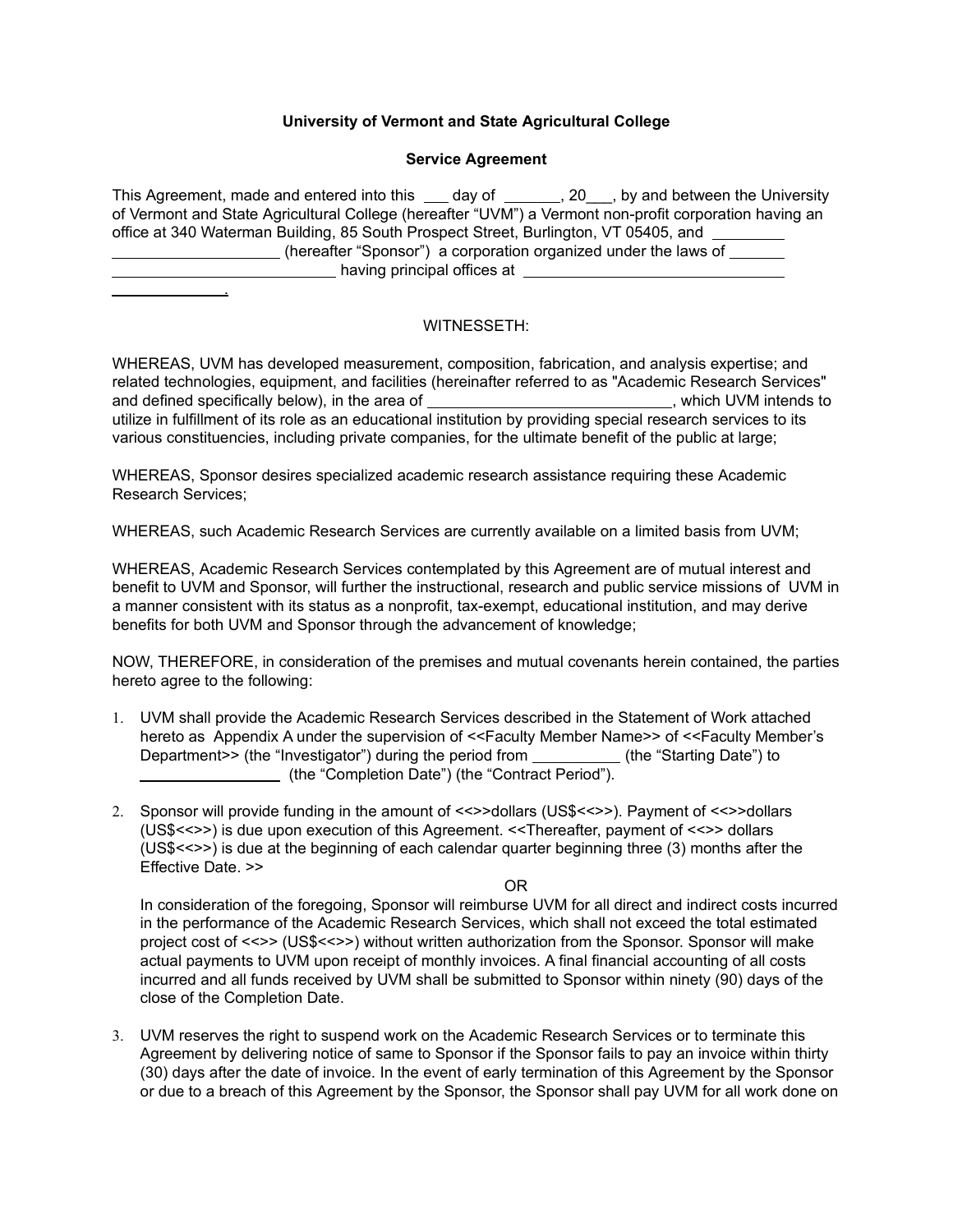the Academic Research Services to date, including any work in progress as at the receipt of the notice of such termination.

- 4. Analytical and test results from the work performed under this Agreement (hereinafter "Service Results") shall be delivered by UVM to Sponsor in a final report and/or as provided under Appendix A. Service Results shall become the property of the Sponsor, however, UVM shall have the right to retain copies of said results and shall have a non-exclusive, perpetual, royalty-free license to use Service Results for UVM's academic and research purposes.
- 5. Sponsor recognizes that Service Results which do not disclose Confidential Information (as defined below) provided hereunder may be deemed publishable by UVM, and that the Investigator engaged in the Academic Research Services shall be free to publish Service Results, consistent with the obligations imposed in Article 6 of this Agreement. Publications will be limited to new scientific information regarding Service Results and Academic Research Services performed, and UVM will use reasonable efforts not to disclose any Confidential Information. UVM will provide Sponsor with sixty (60) days to review any manuscripts or proposed publications arising out of Academic Research Services.
- 6. "Confidential Information" shall mean any materials, written information, and data marked "Confidential" or non-written information and data disclosed which is identified at the time of disclosure as confidential and is reduced to writing and transmitted to the other party within sixty (60) days of such non-written disclosure. Sponsor and UVM may disclose Confidential Information to each other to facilitate work under this Agreement. Neither party shall use Confidential Information for any purpose other than as specifically set forth in this Agreement and shall use reasonable efforts to protect the Confidential Information from disclosure to third parties. Notwithstanding the foregoing, the obligation to maintain confidentiality shall not apply to information which:
	- (a) is made subject to an order by judicial or administrative process requiring it to be disclosed;
	- (b) is published or becomes available to the general public other than through a breach of this Agreement;
	- (c) is obtained by the recipient from a third party with a valid right to disclose it, provided that said third party is not under a confidentiality obligation to the disclosing party;
	- (d) is independently developed by employees, agents or consultants of the recipient who had no knowledge of or access to the Confidential Information; or
	- (e) was possessed by the recipient prior to its receipt from the disclosing party.
- 7. Upon the expiration or termination of this Agreement, the proprietary or Confidential Information disclosed including all copies thereof shall be returned to the disclosing parties, or destroyed with a written certificate of destruction provided to the disclosing parties, or be disposed of as otherwise mutually agreed; except that recipient may keep one copy of the proprietary or Confidential Information for archival purposes only.
- 8. In providing the Academic Research Services, UVM may utilize techniques, processes and/or tools which are proprietary to UVM. Notwithstanding anything else in this Agreement, UVM retains all right and title to same and any improvements and/or modifications thereto.
- 9. The Sponsor may provide UVM with access to intellectual property which is proprietary to the Sponsor (hereinafter "Sponsor Intellectual Property"). All rights and title to Sponsor Intellectual Property shall belong to Sponsor.
- 10. All inventions arising out of the Academic Research Services described in Appendix A will be promptly disclosed to Sponsor. During the Contract Period in the performance of providing the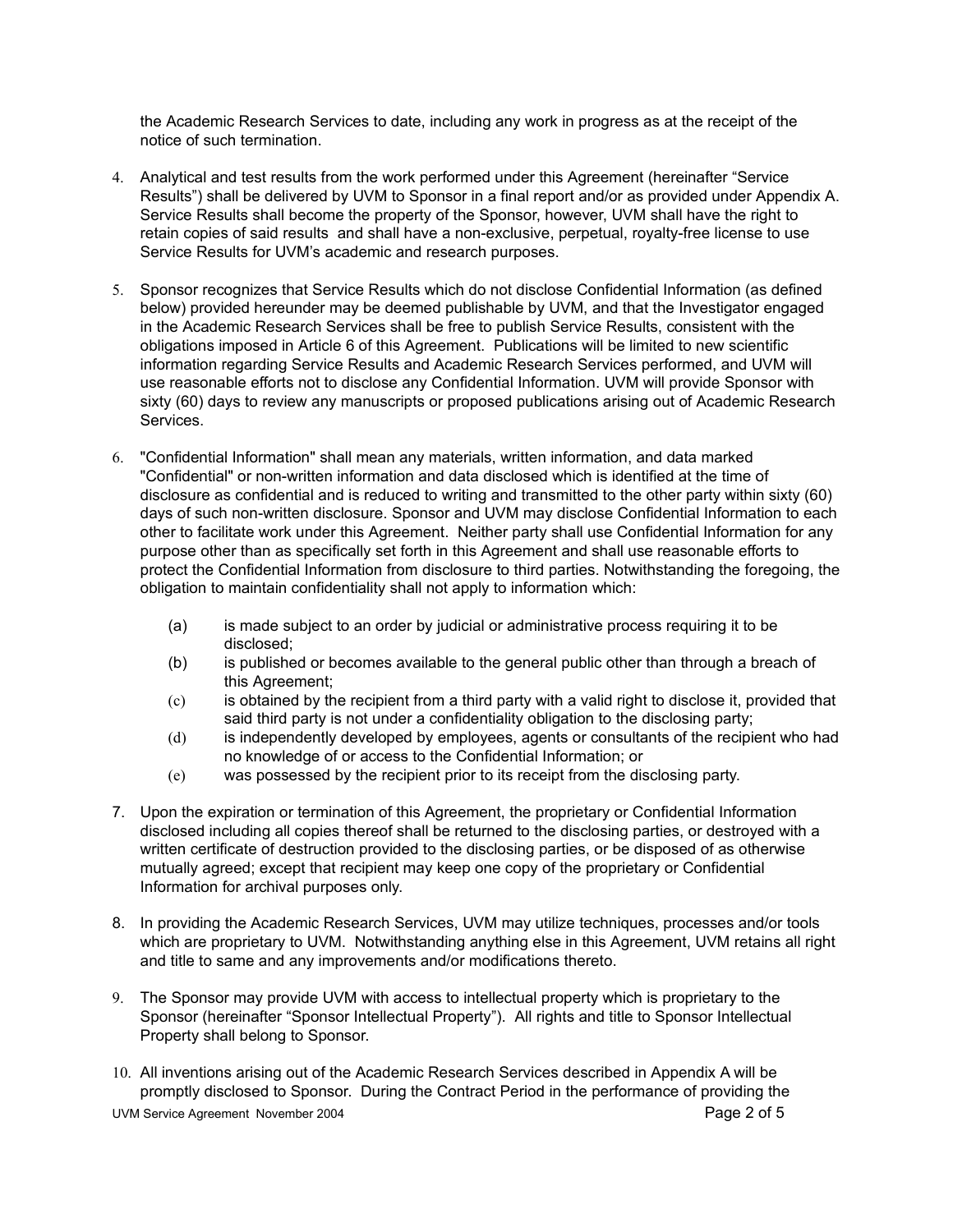Academic Research Services, UVM may, either solely, or jointly with one or more employees of the Sponsor, conceive and/or make inventions, improvements, and/or discoveries related to the Sponsor Intellectual Property (the "Foreground Intellectual Property"). All rights and title to Sponsor Intellectual Property and Foreground Intellectual Property shall belong to the Sponsor. All other inventions, improvements, and/or discoveries made during the Academic Research Services and made solely by employee(s) or consultant(s) of UVM shall be the property of UVM.

- 11. This Agreement shall be deemed to have come into force upon the beginning of the Contract Period and shall continue in effect for the full duration of the Contract Period unless sooner terminated in accordance with the provisions of this Article. Either party may terminate this Agreement upon thirty (30) days prior written notice to the other.
- 12. Termination of this Agreement by either party for any reason shall not affect the rights and obligations of the parties accrued prior to termination hereof. The provisions of Articles 2, 3, 4, 5, 6, 7, 10 and 12 shall survive such termination.
- 13. Sponsor agrees to indemnify and hold UVM, the Investigator, and any of UVM's faculty, students, employees, trustees, officers, affiliates or agents and their respective successors, heirs or assigns, including the Investigator (collectively the "Indemnitees") harmless from liability of any nature or kind including defense costs or expenses, from, or on account of, any and all suits or damages, of any kind, resulting from injuries or damages sustained by any person or persons or property by virtue of Sponsor's negligence or the receipt or use by the Sponsor of any data or other results arising from the Services, unless such liability results from UVM's sole negligence or misconduct.
- 14. Each party agrees to maintain commercial general liability insurance in an amount not less than \$1,000,000 per occurrence, combined single limit, for third party bodily injury and property damage liability, including products, completed operations and contractual liability.
- 15. UVM makes no representations or warranties of any kind, express or implied, concerning the research or any intellectual property rights, including, without limitation, warranties of merchantability, validity of any intellectual property rights or claims, whether issued or pending, or the absence of latent or other defects, whether or not discoverable. Specifically, and not to limit the foregoing, UVM makes no warranty or representation (i) regarding the validity or scope of the Research Program or any intellectual property rights optioned or granted hereunder and (ii) that the exploitation of the Research Program or any intellectual property rights will not infringe any patents or other intellectual property rights of UVM or of a third party.
- 16. UVM and Sponsor agree to comply with all federal, state and local laws, executive orders, rules, regulations and ordinances which may be applicable to such party's performance of its obligations under this agreement. UVM's obligations to transfer technology to Sponsor, provide technical information and reports to Sponsor, and otherwise perform under this Agreement are contingent upon compliance with applicable United States export control laws and regulations. The transfer of certain technical data and commodities may require a license from a cognizant agency of the United States Government or written assurances by Sponsor that Sponsor shall not export technical data, computer software or certain commodities to specified foreign countries without prior approval of an appropriate agency of the United States Government. UVM does not represent that a license shall not be required, nor that, if required, it shall be issued. In addition, Sponsor certifies that no information or materials that it discloses or transfers to UVM are controlled by US export control laws. If Sponsor wishes to disclose information or materials controlled by US export control laws, Sponsor shall notify UVM prior to disclosure and shall not disclose or transfer said information or materials until Sponsor receives notice from UVM that it intends to accept said information or materials.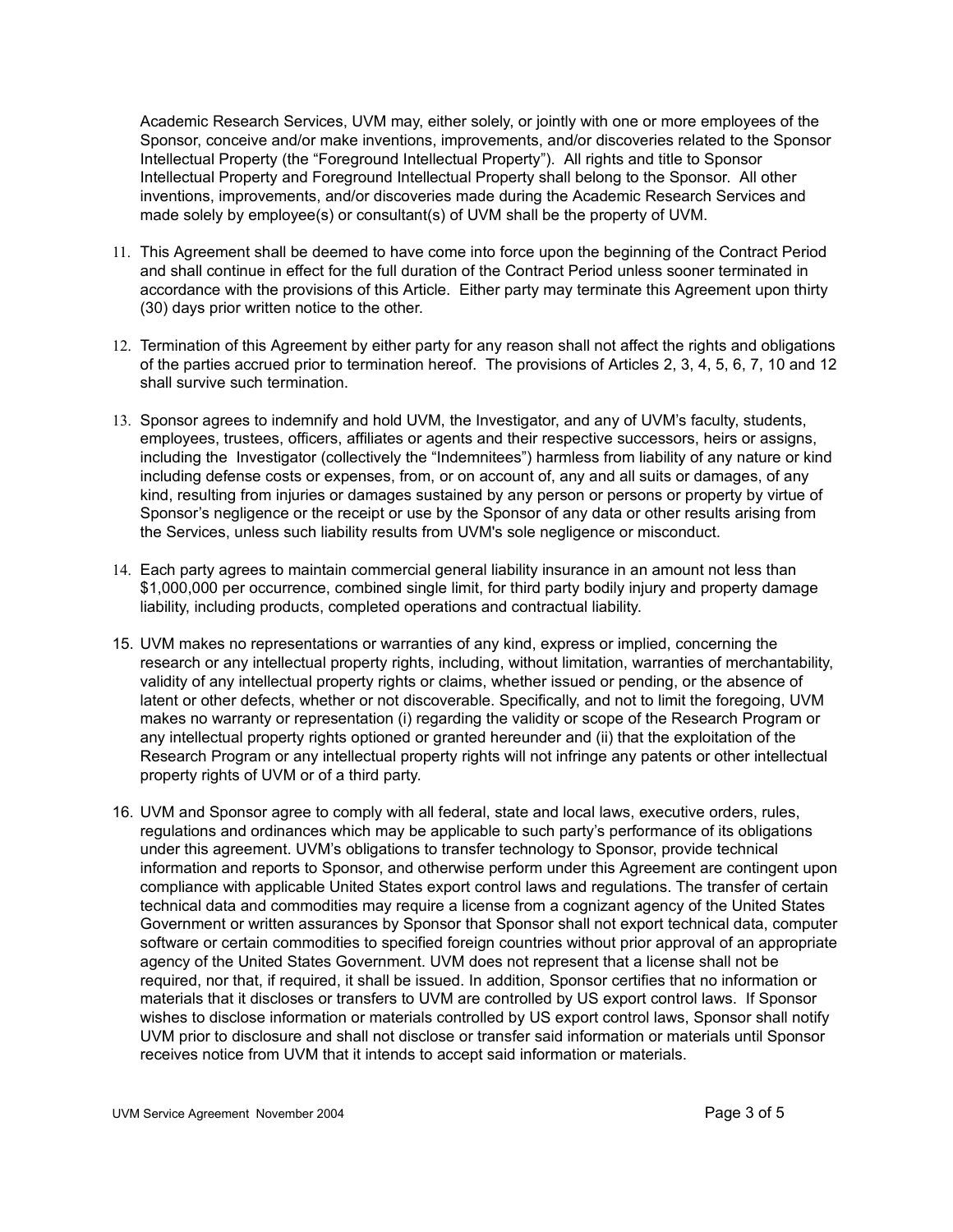17. Any notices required to be given or which shall be given under this Agreement shall be in writing and be addressed to the parties as shown below. Notices shall be delivered by certified or registered first class mail (air mail if not domestic) or by commercial courier service and shall be deemed to have been given or made as of the date received.

If to UVM: If to Sponsor: Program Director, Pre-Award Services PLEASE ADVISE Office of Sponsored Programs University of Vermont 231 Rowell Building 106 Carrigan Drive Burlington, VT 05405 Tel: 802-656-4067 Fax: 802-656-3190

Inquiries relating to billing and payment under this Agreement shall be addressed to the parties as shown below.

If to UVM: If to Sponsor: Marcy Whittle, Director **PLEASE ADVISE** University of Vermont Grant Contract Administration Services 85 South Prospect Street 223 Waterman Building Burlington, VT 05405

- 18. In the event any part, section, clause, paragraph or subparagraph of this Agreement shall be held to be indefinite, invalid, illegal or otherwise voidable or unenforceable, the entire Agreement shall not fail on account thereof, and the balance of the Agreement shall continue in full force and effect.
- 19. A waiver by either party of a breach or violation of any provision of this Agreement will not constitute or be construed as a waiver of any subsequent breach or violation of that provision or as a waiver of any breach or violation of any other provision of this Agreement.
- 20. No exercise of a specific right or remedy by any party precludes it from or prejudices it in exercising another remedy or maintaining an action to which it may otherwise be entitled either at law or in equity.
- 21. For the purposes of this Agreement, the parties shall be independent contractors. Nothing contained herein shall be deemed or construed to create between the parties hereto a partnership or joint venture or the relationship of agent and principal.
- 22. This agreement shall be governed and construed in accordance with the laws of the State of Vermont without giving effect to conflict of laws provisions.
- 23. The appendices to this Agreement together with the terms and conditions contained in this Agreement constitute the entire understanding between the parties and all prior negotiations, representations, agreements and understandings are superseded hereby. No agreements altering or supplementing the terms hereof may be made except by means of a written document signed by the duly authorized representatives of the parties. The appendices will be binding upon the parties hereto except to the extent they may conflict with the terms and conditions contained within this Agreement, in which case the terms and conditions of this Agreement will govern.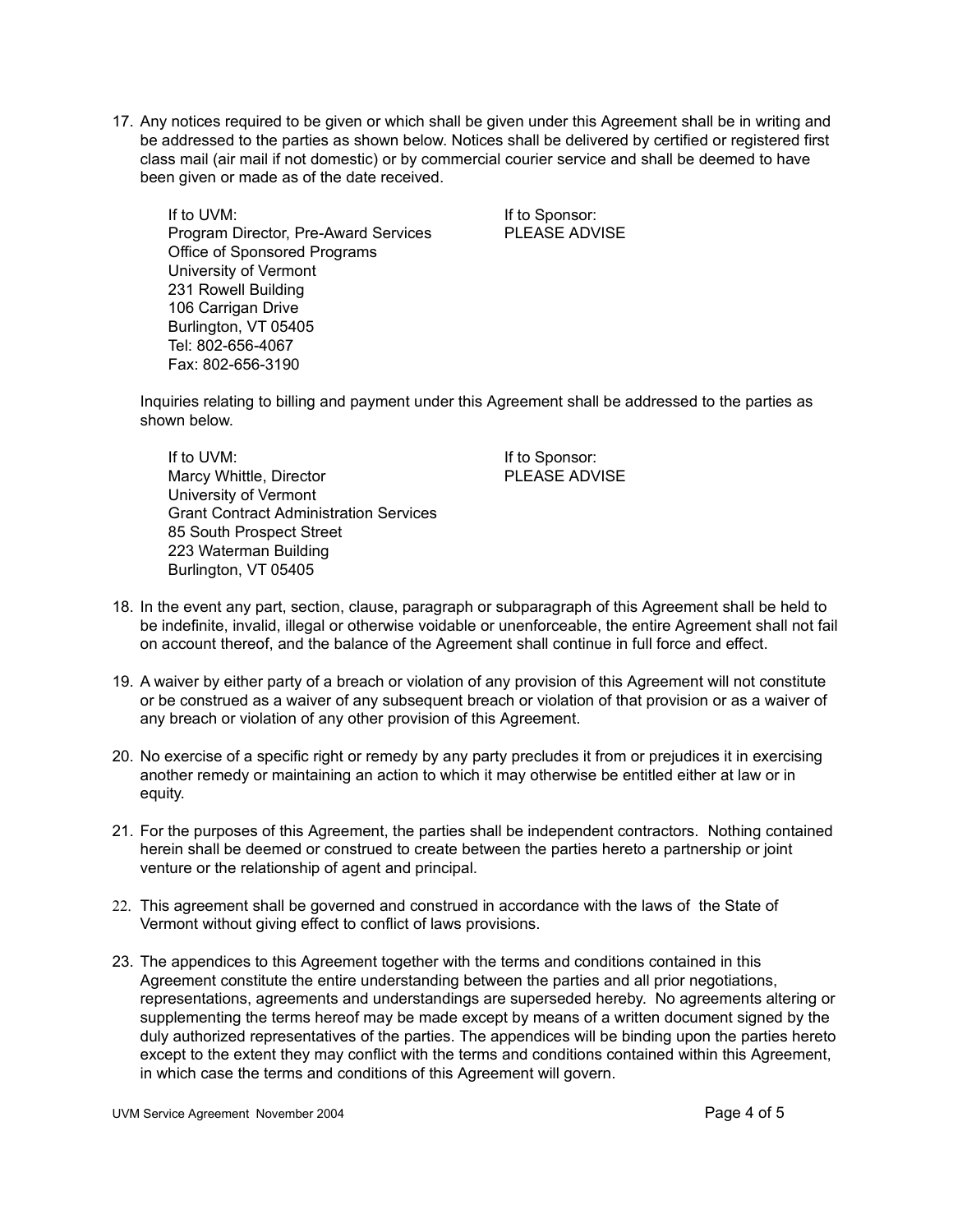IN WITNESS WHEREOF, the parties hereto have caused this agreement to be executed by those duly authorized officers this day and year first above written.

| UNIVERSITY OF VERMONT AND STATE<br>AGRICULTURAL COLLEGE                                                                                                            | {SPONSOR NAME}                                                                                             |
|--------------------------------------------------------------------------------------------------------------------------------------------------------------------|------------------------------------------------------------------------------------------------------------|
| by its duly authorized representative:                                                                                                                             | by its duly authorized representative:                                                                     |
| Signatory's Name                                                                                                                                                   | Signatory's Name                                                                                           |
| <b>Printed Name</b>                                                                                                                                                | <b>Printed Name</b>                                                                                        |
| Title                                                                                                                                                              | Title                                                                                                      |
| Date                                                                                                                                                               | Date                                                                                                       |
| and agrees to abide by the terms and conditions that apply to the Investigator and agrees to<br>conduct/perform the services as outlined in the Statement of Work. | Investigator, while not a party to this Agreement, by his/her signature acknowledges that he/she: has read |

Investigator's Name: Name: Name and National Contract of the Contract of the Contract of the Contract of the Contract of the Contract of the Contract of the Contract of the Contract of the Contract of the Contract of the C

Investigator's Signature:<br>
<u>Investigator's</u>

Date: